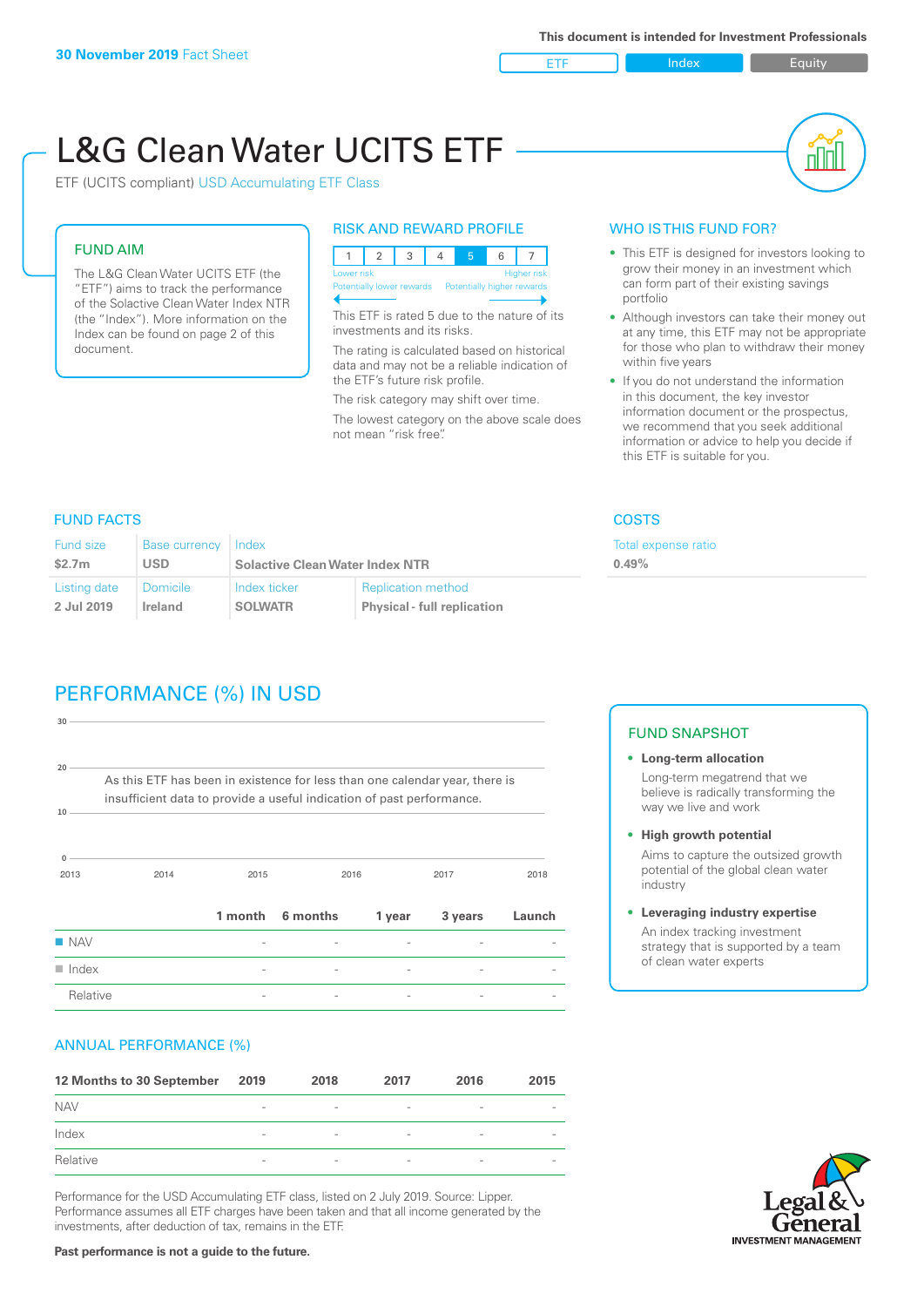ETF (UCITS compliant) USD Accumulating ETF Class

# INDEX BREAKDOWN

The breakdowns below relate to the Index. The ETF's portfolio may deviate from the below. All data source LGIM unless otherwise stated. Totals may not sum to 100% due to rounding.



# SECTOR (%)

| $\blacksquare$ Industrials | 50.8 |
|----------------------------|------|
| $\blacksquare$ Utilities   | 25.5 |
| Information Technology     | 8.4  |
| $\blacksquare$ Health Care | 7.6  |
| $\blacksquare$ Materials   | 3.8  |
| ■ Consumer Discretionary   | 21   |
| $\blacksquare$ Energy      | 19   |



| $\blacksquare$ GBP | 8.5 |
|--------------------|-----|
| $\blacksquare$ JPY | 6.6 |
| $H$ HKD            | 5.4 |
| EUR                | 3.8 |
| $\blacksquare$ SEK | 2.3 |
| CHF                | 2.0 |
|                    |     |

■ Top 10 constituents 22.2% Rest of Index 77.8% No. of constituents in Index 51

# TOP 10 CONSTITUENTS (%)

| Alfa Laval                       | 23             |
|----------------------------------|----------------|
| <b>Advanced Drainage Systems</b> | 23             |
| <b>Rockwell Automation</b>       | 23             |
| Pentair                          | 23             |
| <b>Badger Meter</b>              | 22             |
| Severn Trent                     | 22             |
| <b>United Utilities</b>          | 22             |
| Evogua Water Technologies        | 22             |
| AquaVenture Holdings             | 2 <sub>1</sub> |
| Halma                            | 2 <sub>1</sub> |
|                                  |                |

# INDEX DESCRIPTION

The Index aims to track the performance of a basket of stocks of companies that are actively engaged in the international clean water industry through the provision of technological, digital, engineering, utility and/or other services.

The Index is comprised of companies which are publically traded on various stock exchanges around the world that are either i) companies determined to have expertise in "Utilities" with a minimum Water Revenue Share of 90%, or ii) companies determined to have expertise in "Engineering" with a minimum Water Revenue Share of 50% or iii) companies determined to have expertise in "Technology" or "Digital" and a minimum Water Revenue Share of 5%. A company is only eligible for inclusion in the index if (1) it is of sufficient size (determined by reference to the total market value of the proportion of its shares that are publically traded) and (2) it is sufficiently "liquid" (a measure of how actively its shares are traded on a daily basis). Moreover, the Index excludes companies: (a) engaged in pure coal mining; (b) involved in the production of controversial weapons; or (c) that, for a continuous period of three years, have been classified as being in breach of at least one of the UN Global Compact principles, which is a set of globally accepted standards on human rights, labour, environment and corruption.

The universe of companies out of which the Index selection is made is refreshed annually in March. However, the Index is reconstituted semi-annually in March and September in accordance with the full selection criteria and all companies are equally weighted within the Index. On a monthly basis, the weight of each company is assessed and, if any of them exceed 15% of the index, the weights of all companies are adjusted so that they are again equally weighted within the Index.

# INVESTMENT MANAGER

GO ETF Solutions LLP is the investment manager for each of the exchange traded funds (ETFs) issued by Legal & General UCITS ETF Plc and is responsible for the day-to-day investment management decisions for this ETF. The team is highly experienced with respect to all aspects relating to the management of an ETF portfolio, including collateral management, OTC swap trading, adherence to UCITS regulations and counterparty exposure and monitoring.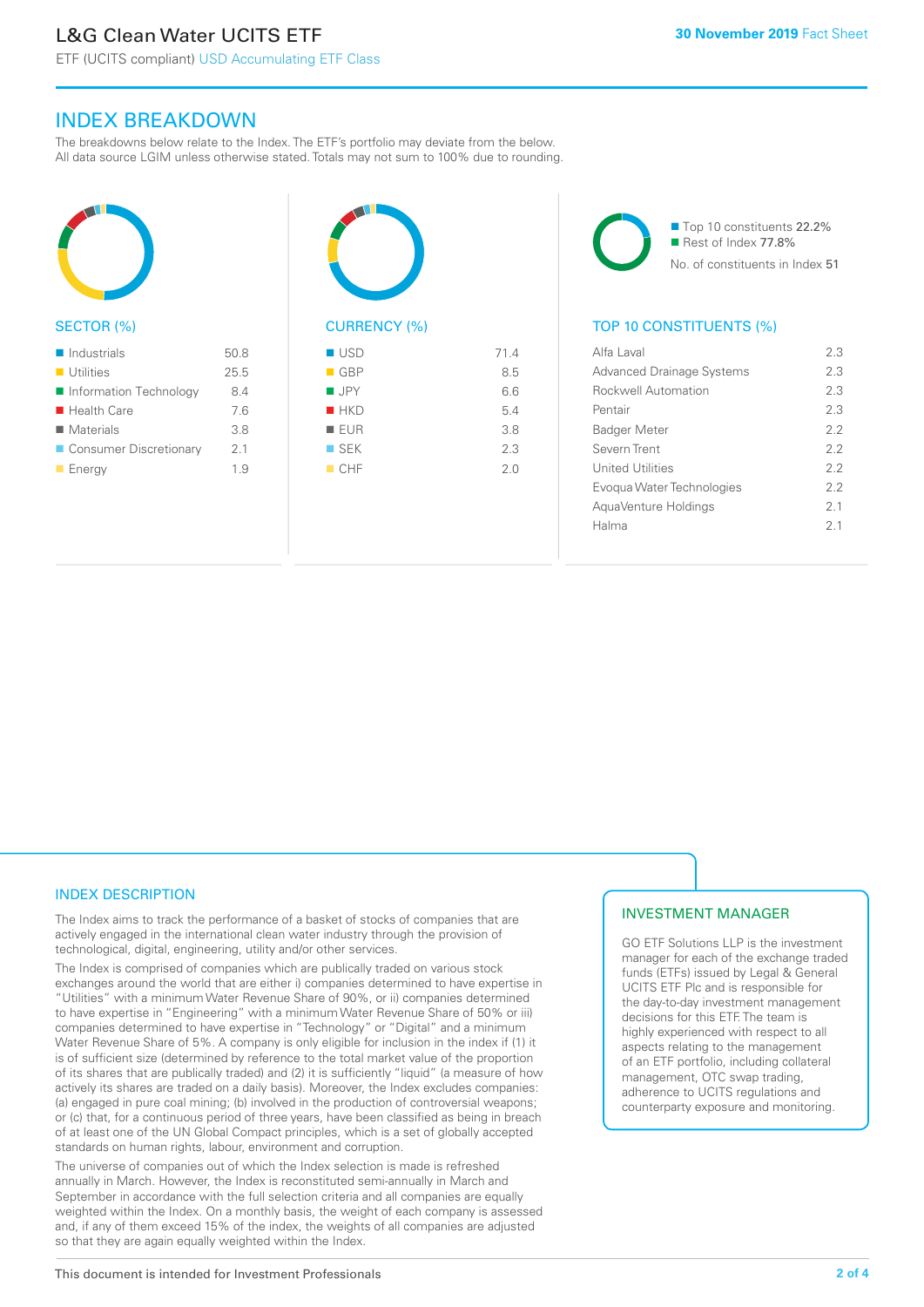# L&G Clean Water UCITS ETF

ETF (UCITS compliant) USD Accumulating ETF Class

#### KEY RISKS

- The value of an investment and any income taken from it is not guaranteed and can go down as well as up. You may not get back the amount you originally invested.
- Third party service providers (such as counterparties entering into financial derivative instruments with the ETF or the ETF's depositary) may go bankrupt and fail to pay money due to the ETF or return property belonging to the ETF.
- As the Index includes micro, small and medium-sized publicly traded companies, the ETF is subject to the risk that such companies may be more vulnerable to adverse business or economic events and greater and more unpredictable price changes than larger companies or the stock market as a whole.
- The ETF is subject to the risks associated with technology-focused companies and are particularly vulnerable to rapid developments in technology (which may leave their products out-of-date), government regulation and competition from domestic and foreign competitors who may have lower production costs. Such companies may also have difficulties establishing and maintaining patents, copyrights, trademarks and trade secrets relating to their products which could negatively affect their value.
- It may not always be possible to buy and sell ETF shares on a stock exchange or at prices closely reflecting the NAV.
- If the Index provider stops calculating the Index or if the ETF's license to track the Index is terminated, the ETF may have to be closed.

For more information, please refer to the key investor information document on our website Ø

## TRADING INFORMATION

| Exchange                  | <b>Currency ISIN</b> |                                   | <b>SEDOL</b>        | Ticker | <b>Bloomberg</b> |
|---------------------------|----------------------|-----------------------------------|---------------------|--------|------------------|
| London Stock Exchange USD |                      | IE00BK5BC891                      | BKF3DB5 GLUG GLUGLN |        |                  |
| London Stock Exchange GBX |                      | IE00BK5BC891 BKF3DC6 GLGG GLGG LN |                     |        |                  |
| Borsa Italiana            | <b>FUR</b>           | IE00BK5BC891 BKF3D93 GLUG GLUG IM |                     |        |                  |
| Deutsche Börse            | <b>FUR</b>           | DE000A2PPATO BJXP9NO XMLC XMLCGY  |                     |        |                  |

The currency shown is the trading currency of the listing.



#### SPOTLIGHT ON LEGAL & GENERAL INVESTMENT MANAGEMENT

We are one of Europe's largest asset managers and a major global investor, with assets under management of €1,268.0 billion (as at 30 June 2019). We work with a wide range of global clients, including pension schemes, sovereign wealth funds, fund distributors and retail investors.

The AUM disclosed aggregates the assets managed by LGIM in the UK, LGIMA in the US and LGIM Asia in Hong Kong. The AUM includes the value of securities and derivatives positions.

## COUNTRY REGISTRATION



# TO FIND OUT MORE



#### **Index Disclaimer**

The ETF is not sponsored, promoted, sold or supported by Solactive AG. Nor does Solactive AG offer any express or implicit guarantee or assurance either with regard to the results of using the Index and/or Index trade mark or the Index price, at any time or in any other respect.

The Index is calculated and published by Solactive AG. Solactive AG uses its best efforts to ensure that the Index is calculated correctly. Irrespective of its obligations towards the Company, Solactive AG has no obligation to point out errors in the Index to third parties including, but not limited to, investors and/or financial intermediaries of the ETF. Solactive AG does not guarantee the accuracy and/or the completeness of the Index or any related data, and shall not have any liability for any errors, omissions or interruptions therein.

Neither publication of the Index by Solactive AG, nor the licensing of the Index or Index trade mark, for the purpose of use in connection with the ETF, constitutes a recommendation by Solactive AG to invest capital in said ETF nor does it, in any way, represent an assurance or opinion of Solactive AG with regard to any investment in this ETF. In no event shall Solactive AG have any liability for any lost profits or indirect, punitive, special or consequential damages or losses, even if notified of the possibility thereof.